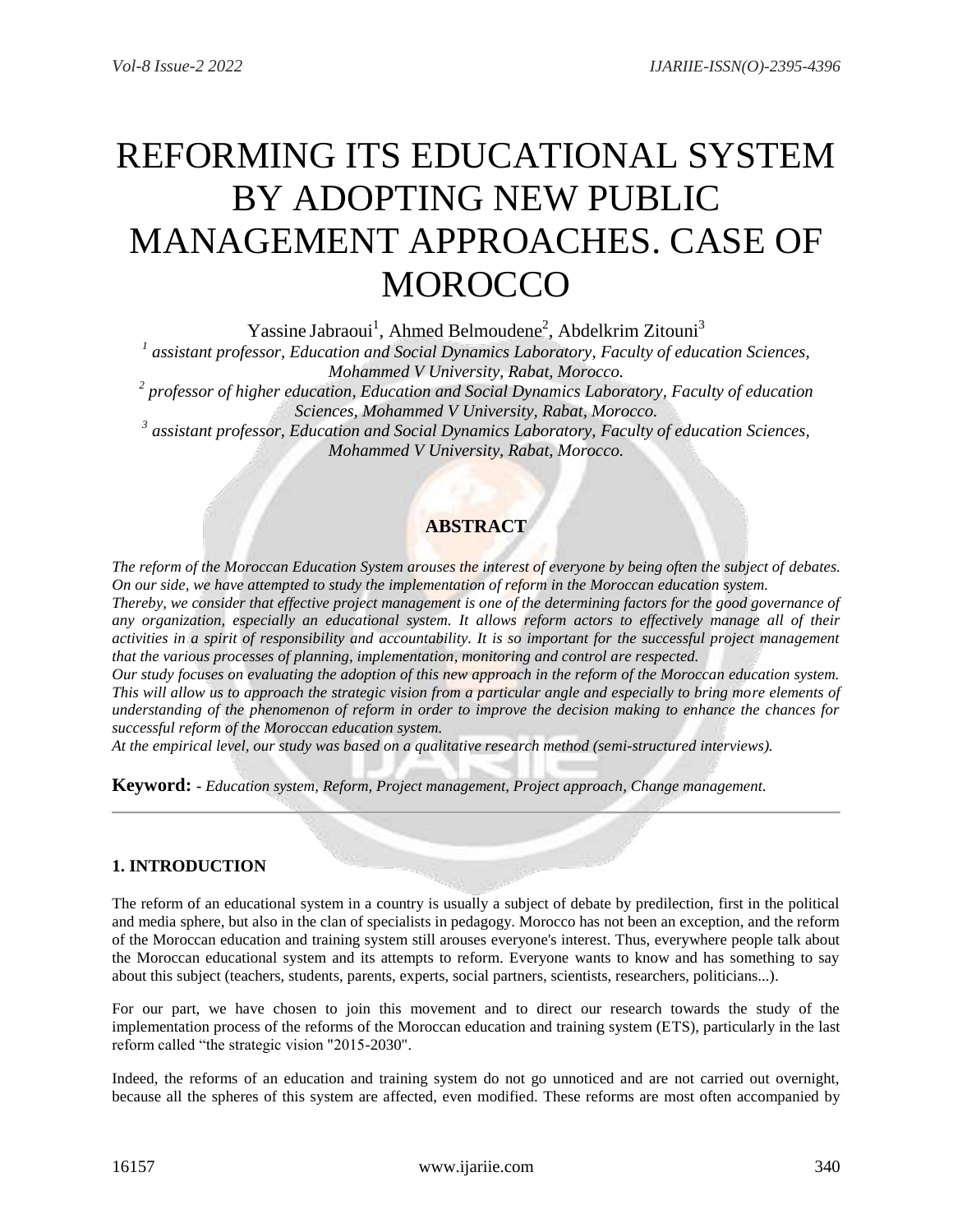major organizational changes that can be a real ordeal for the men and women of the educational organization [1]. This difficulty of the organizations to apprehend the human factor would be, among other things, at the origin of the numerous dysfunctions that have marred these reforms. This must also be done without neglecting a certain risk of resistance on the part of the actors in the educational institution (Bernard [2], 1989; Legendre [3], 2002). In the case of the reform of the Moroccan education and training system called "the strategic vision 2015-2030", it is a question of a major systemic change in which we touch on :

- Training and management;
- Research and innovation;
- Teaching, learning and cultural development;
- Qualification and facilitation of economic, social and cultural integration;
- Socialization and education in values in their dual national and universal dimension.

This process of change of the educational system initiated by the Ministry of National Education, Professional Training, Higher Education and Scientific Research (we will designate for the following M.N.E), is part of the piloting of public organizations where each entity and each person in charge of this ministry must question its practices and working methods in order to integrate the spirit and the orientations of the reforms wanted by the political authorities.

Indeed, the public authorities (the M.N.E) are confronted with the difficulty of managing ever more complex educational systems. This situation increasingly requires the adoption of managerial strategies capable of dealing with this complexity and providing the actors concerned with the knowledge they need to make their decisions concerning the reform of the education and training system. The purpose of our research will therefore be to analyze the managerial practices adopted by the M.N.E during the implementation of the strategic vision, in particular the project management approach.

Within this framework, and for any research undertaken that submits to academic and empirical standards, it must take into consideration the pre-existing theoretical foundations, past works and research, not only to situate itself in the scientific sphere (in our case, Management Sciences), but also to define with the greatest precision the conceptual context in which the research is established, the authors and the theoretical currents on which the methodological approach undertaken is based and inspired.

# **2. PURPOSE AND CONTEXT OF THE RESEARCH**

Our focus is on the study of the strategic vision 2015-2030. The latter, which is intended to be a new strategic vision of educational reform, is considered first and foremost as an examination of conscience about the state of affairs and the prospects of the Moroccan Education and Training System (ETS).

This vision was guided by the National Education and Training Charter (NETC), which remains the reference framework for ETS reform.

The strategic vision 2015-2030 defines the main priorities for education in Morocco. It draws on the main themes of NETC, which played a fundamental role in educational reforms from 2000 to 2012 and established the generalization of compulsory education. However, the new vision is a response to the main gaps and limitations of the NETC [4].

The strategic vision was created to re-launch the reform process and put quality and equity at the heart of the reforms. This principle is based on the observation that the Moroccan education and training system still suffers from chronic dysfunctions and that the qualitative advances of the reforms implemented since 2000 have remained limited in terms of the level of learning, teaching practices, the state of schools and the management of education system.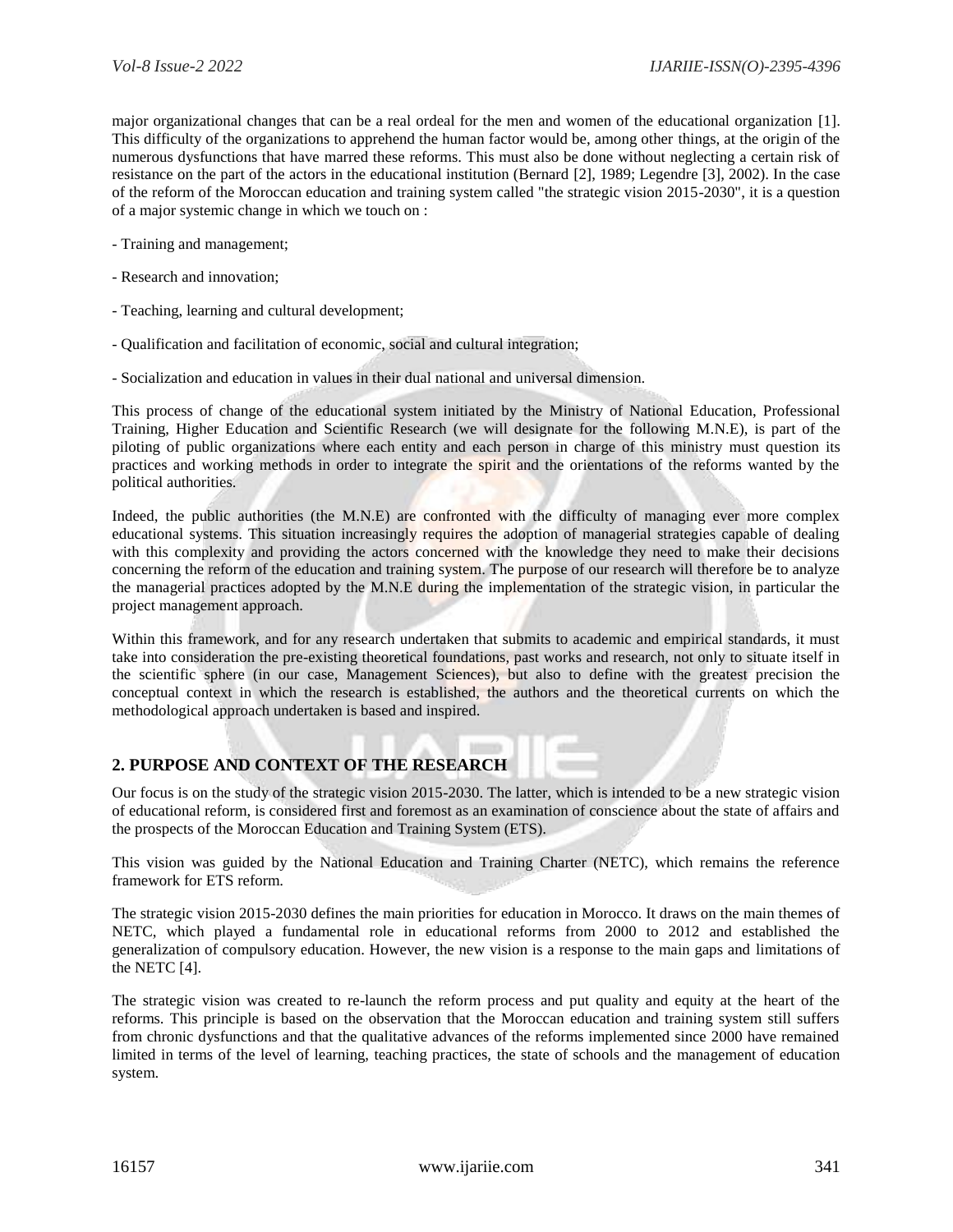In addition, and in 2013, the National Evaluation Authority (NEA) conducted a general evaluation on "the implementation of the National Charter of Education, Training and Scientific Research 2000-2013: achievements, deficits and challenges" in order to understand the obstacles that led to the partial failure to implement the NETC (NEA, 2014a) [5]. This evaluation raised a lack of clarity in the governance of the reform, a lack of involvement and participation of local actors and citizens, and a deficit in the management, monitoring and evaluation mechanism.

To overcome these deficiencies, a new strategic vision 2015-2030 was developed in 2015 to revive the reform process and put quality and equity at the center of the reforms.

In this context, the strategic vision 2015-2030 aims to establish a "new school" based on three foundations [6]:



# **2.1. The principles of the strategic vision 2015-2030**

The Moroccan school system has certainly achieved a number of things that need to be capitalized on and developed. Examples include the updating of the legal and institutional framework, the progress made in the generalization of schooling and the establishment of institutional structures for decentralized governance, which has led to the relative autonomy of universities and the development of regional academies. We can also note the revision of curricula and school programs, the pedagogical restructuring of higher education, the integration of the teaching of the Amazigh language and culture, the reorganization of courses of study and the gradual expansion of vocational training capacities, as well as the beginning of the rehabilitation of traditional education.

Nevertheless, despite the obvious importance of such achievements, the Moroccan school still suffers from chronic dysfunctions that the Higher Council of Education (HCE) has noted in the report prepared by the National Evaluation Body on "the implementation of the National Charter of Education, Training and Scientific Research 2000 - 2013: achievements, deficits and challenges" [7].

In this context, the strategic vision of the educational reform has emphasized the need to involve all the concerned actors in order to invent relevant and operational solutions, likely to make possible the realization of the expected change within the educational and training establishments.

This vision was initiated by organizing broad consultations, calling on the various actors and partners of the school, the departments responsible for education, training and scientific research and national expertise. Thus, a series of workshops were organized with professionals of the education sector around the levers and themes that constitute the core of the strategic vision of school reform 2015-2030. The purpose of these consultations was to involve the maximum possible number of school partners and to hear the views of practitioners in this large-scale project, thus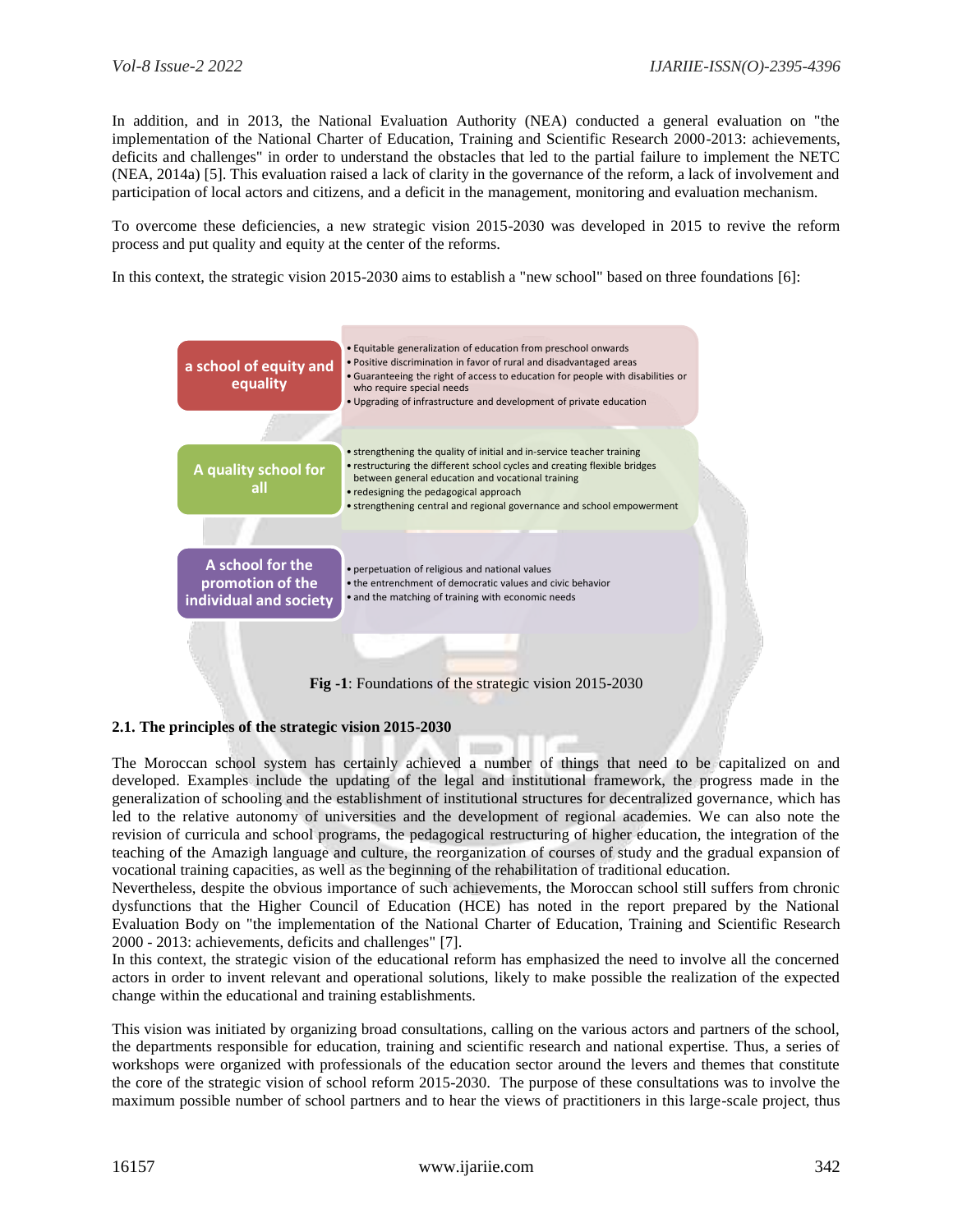remedying the problem with the various previous reforms, which most often started from the center (top-down approach) and had to be carried out by people who were not even aware of them.

#### **2.2. The methodological foundations:**

- The adoption of a global approach including the different components of the Moroccan school;
- The deliberate choice not to turn the strategic vision into an operational and technical program that falls within the remit of the executive;
- The consolidation of achievements, without hesitating, if necessary, to make breaks, to adopt new approaches to change, which allow for the resolution of outstanding cross-cutting issues, and to reconcile ambition and realism, identification of priorities and adequacy of the pace of implementation;
- The consideration of the classroom as the nodal element of the reform, centering it on the learner, the teacher, learning and the conditions of schooling, providing schools with the necessary means for optimal functioning, building a new pedagogical relationship between the learner and the teacher and establishing a new relationship between the latter and the learning spaces;
- The anchoring of the participatory and contractual approach as a means of appropriation and implementation of the reform;
- The conviction that the ultimate goal of this approach is the development of a motivating social pact that structures the commitment of all to support the reform and its success;
- The establishment of effective governance in the design of the reform, in its leadership, in the management of its implementation, in the satisfaction of the conditions required to achieve its objectives and in the monitoring of its actions;
- The development of vigilant monitoring and systematic internal and external evaluation of the reform implementation process and its achievements, in order to design, in time, the necessary corrections and the continuous improvement of its results;
- The consideration of this vision as progressive, flexible and open to adaptations and possible enrichments in the light of evaluations and new developments [8].

#### **2.3. Purpose of the vision**

While the strategic vision of educational reform is based on relevant levers for the renewal of the education and training system, it constitutes a roadmap with systemic inputs whose objectives are to ensure:



**Fig -2**: The objectives of the strategic vision 2015-2030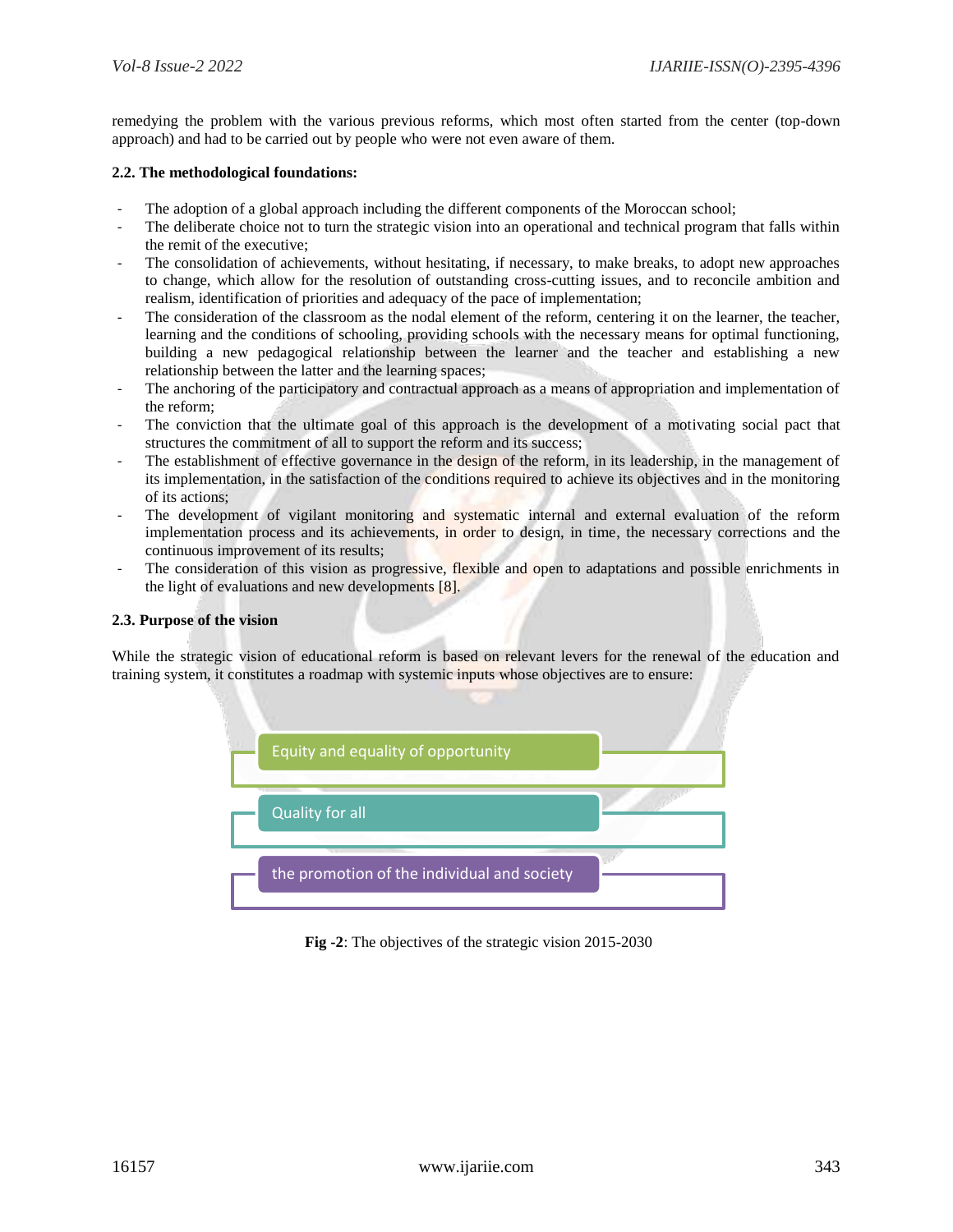This reform also targets [9]:

the adequacy of the School's missions with the aspirations of the project of a democratic society

make the school the pivotof social development and public policies

the accompaniment and integration of global changes and innovations in the fields of science, technology and knowledge

**Fig -3**: The targets of the strategic vision 2015-2030

#### **3. CONCEPTUAL FRAMEWORK FOR RESEARCH**

As soon as we study public education and training establishments that are part of public organizations, it is quite legitimate to say that the management of the education system is part of the scientific field of public management. A review of the literature allows us to show that management is nowadays omnipresent in the reflections and discourses on education and, more generally, on all public institutions.

Thus, faced with the complexity of the environment in which public sector organizations, including the M.N.E, evolve, more and more constraints and new requirements are imposed on them. This evolution, which has reduced the gap that has long existed between the public and private sectors, requires the modernization of traditional public management methods. Public management is now subject to the same efficiency requirements as private management.

Thus, for several years now, we have been observing the emergence of a range of new tools and work methods in public organizations, which a large number of authors have grouped together under the same name: "New Public Management" (Pollitt [10], 2003; Gruening [11], 2001; Finger and Ruchat [12], 1997; Delley [13] 1997).

This new mode of management consists of introducing into the public sphere concepts, tools and methods of management intended for the private sector, such as the project approach, the information system applied to management (Fixari , Moisdon and Weil [14] 1992) , management control (Gibert [15], 2008 ; Demeestère [16], 2005 , Dupuis [17], 1991 ), change management, leadership, results-based management (Trosa [18], 2000 ; Emery [19], 2005 ), participatory management, quality management (Guert-talon [20], 2004) , the customer approach, the strategic approach... These tools or approaches will accompany the organization in its reform projects.

However, these reform projects, which bring about radical change within organizations, require special reflection. The habits, the view of the actors, the environment of the public sector, and particularly its history do not make the task easy.

Among the tasks to be accomplished, there are real approaches in the field of project management.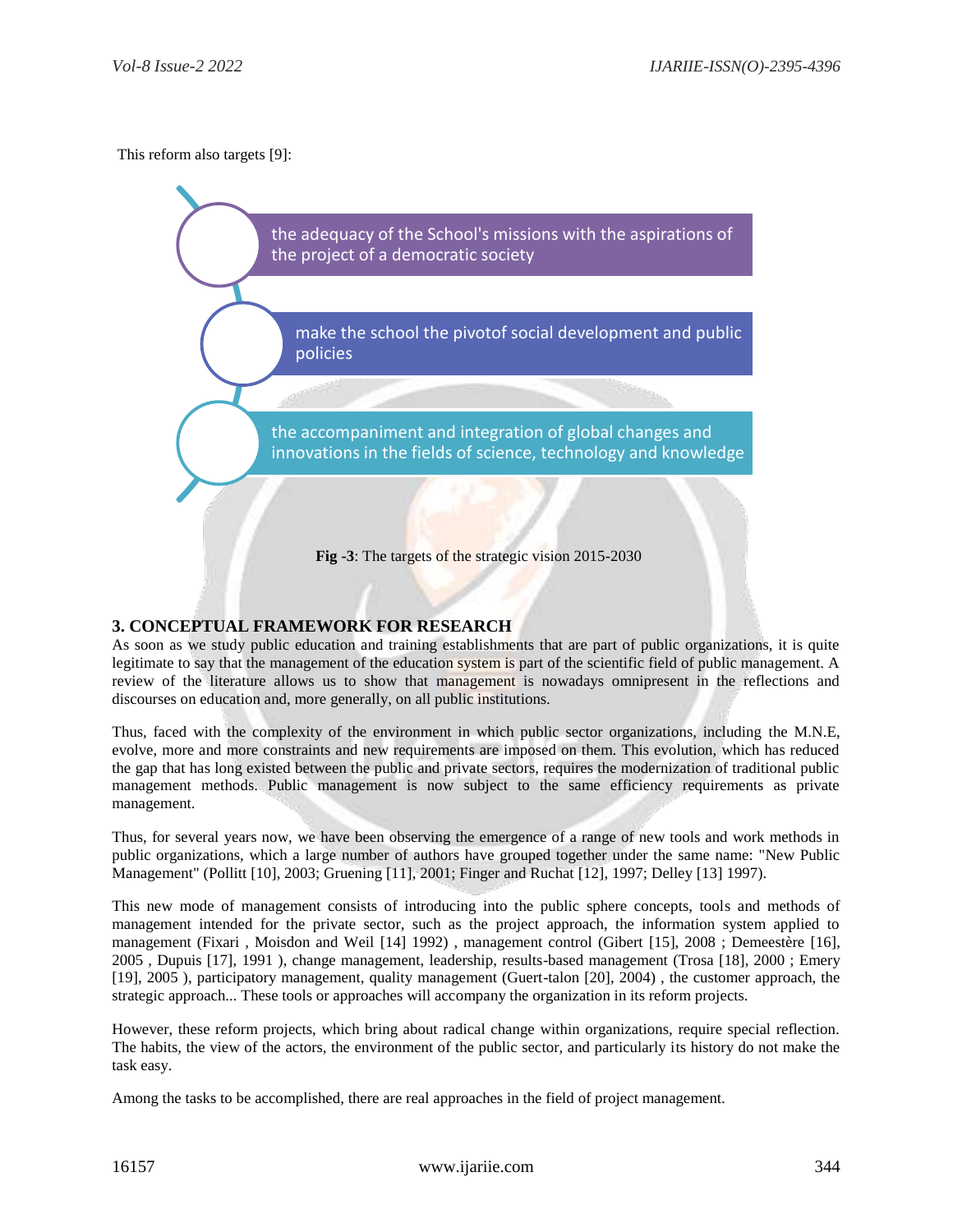This is the theoretical framework from which our analysis of the introduction of Project Management in the framework of the strategic vision of the reform of the Moroccan education and training system "2015-2030" has been approached.

It is therefore important from our point of view to clarify matters by presenting some definitions of descriptive, explanatory and interpretative notions that will be used to constitute the appropriate conceptual and theoretical tools for our analysis.

#### **3.1. Reform and management by project**

An education system reform project takes place in a given organizational context. Following the adoption of this project in the educational organization, the usual order of operation undergoes disruptions that imply changes in the behavior and attitudes of the actors. These upheavals are likely to affect all interactions between the organization, the actors, the structure and the culture. These reform projects have specific characteristics that generally lead to significant organizational changes ranging from the revision of work processes to the complete redesign of the organization. This is likely to challenge the traditional ways of the standard model (Garel [21], 2003) of conducting projects, particularly in the reform of education systems.

In fact, the attitude of the actors concerned and their involvement in the project are difficult to anticipate. The reform of the education and training system generally brings together actors from different levels of the system (local, provincial, regional, central, external) and with different profiles and backgrounds. It is therefore very likely that we will end up with ideas and visions that sometimes converge and often diverge. This difference, if not well managed, is often a source of conflict due to mutual misunderstandings. The human and organizational dimension of the education system reform project is also an important and decisive factor in its management. The field of project management of reform is also redefining its borders by moving from traditional project implementation to organizational project management (Söderlund [22], 2004), which integrates the various organizational components in the search for efficiency at the general level.

Project management is becoming a fashionable operating model and is part of the theoretical thinking around the concept of the new public management (NPM). Mazouz [23] (2002), in his research on public management, points out that "the efforts of reformers seem to be increasingly directed towards management, rather than ownership or organizational structure, to modernize the administrative function. (...) Results-based management, project-based management and program-based management are becoming appropriate ways of managing government institutions and enterprises in the new economy. (...) The changes that have been initiated have gradually and irreversibly challenged the bureaucratic paradigm. The structures and ways of doing and getting done in public organizations can now be questioned."

Thus, good project management is one of the determining factors for effective governance of any education system. It enables project actors to manage all their activities efficiently. For this reason, it is important to ensure that the various processes of development, implementation, monitoring and control are respected in order to manage a project successfully.

But first of all, it seems judicious to focus on the definition of certain concepts in connection with the management of/by project.

#### **3.1.1. Project:**

According to the Project Management Institute-PMI, a project refers to "a temporary undertaking, decided upon to produce a single result, product or service. Temporary means that every project has an explicit beginning and end; unique means that the product or service has distinctive features from any other similar product or service [24].

A definition retained by the World Organization for Standardization according to the ISO 10006 standard (version 2003) and adopted by AFNOR under the X50-105 standard:

"The project is a single process that consists of a set of coordinated and controlled activities, with start and end dates, undertaken with the aim of achieving an objective in accordance with specific requirements, including constraints of time, cost and resources" [25] .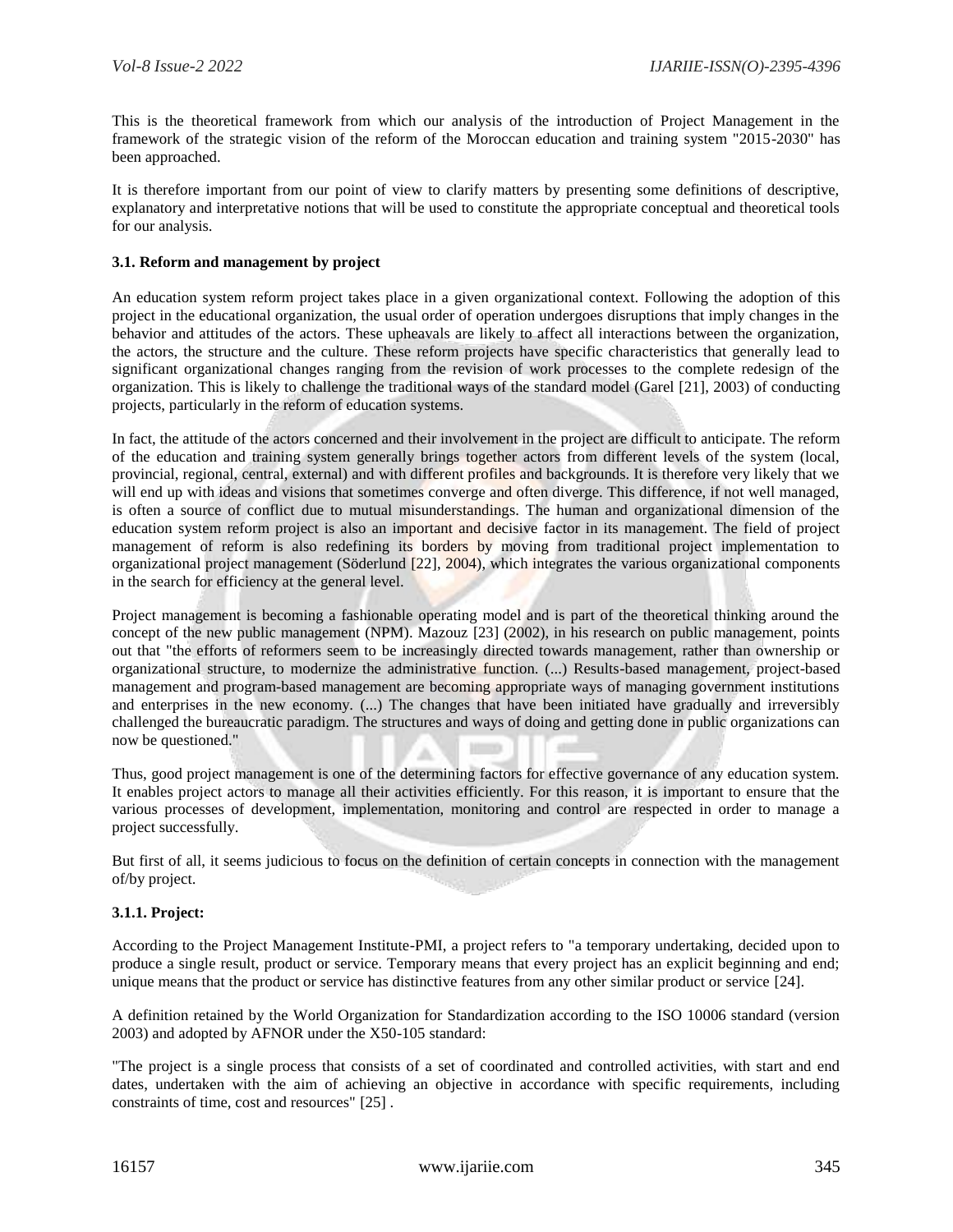It is "a global design at the level of an organization aiming at mobilizing human resources in a common direction, known and accepted by all" (Bartoli and Hermel, 1989) [26]. Moreover, a project affects the structure, culture and actors within an organization.

In public organizations, the notion of the project is a fundamental concept insofar as it brings into interaction all the elements of the organization (human, legal, material, technical...).

#### **3.1.2. Project management:**

Project management "is the application of knowledge, skills, tools and methods, to the activities of a project, in order to achieve or exceed the needs and expectations of the project stakeholders. This means balancing competing constraints, such as: content, cost, schedule, and quality; different needs and expectations among stakeholders; identified (needs) and unidentified (expectations) requirements." (PMI) [27].

Cleland [28] (1990), considers that project management "is the art of directing and coordinating human and material resources throughout the life of a project using modern management techniques to achieve predefined objectives of scope, cost, time, quality and participant satisfaction.

#### **3.1.3. Management by project :**

Unlike project management, which is limited to defining objectives and managing resources, project management involves people working together and simultaneously who, in traditional organizations, would have worked separately one after the other (Raynal [29], 2003) . In this case, projects become tools and vectors for change, not only in the organization, but also in the management of people.

Management by project refers to the choice of managing a significant set of innovative activities in the form of a project, which must result in a specific product or service, delivered to an identified customer or user, within a given timeframe and at a fixed objective cost. Thus, according to AFNOR (standard X50-115), it is appropriate to speak of management by project when "organizations structure their organization and adapt their operating rules based on and around projects to be carried out" [30].

#### **3.2. The project approach to management change**

The project approach is an indispensable managerial approach for the success of any change project, whether organizational, human or technological.

It is often expected that cross-functionality will be put in place, that the various project actors will take the measure of their responsibilities and above all that the results targeted by the projects will be achieved. However, in order for these results to be achieved, the human and organizational context in which project management approach is developed or implemented must be prepared and meet specific requirements. This preparation consists not only in setting up formal organizational mechanisms such as steering committees, but also sometimes in making important cultural changes in the way of delegating and giving autonomy, without which the project actors cannot function.

Thus, on the human level, the project mode appears to be a powerful vector of change and mobilization of the organization's human potential. Several studies (Zannad [31] 1998, Leroy [32] 1994) have shown that project management approach makes it possible to empower individuals, increase their motivation, job satisfaction and involvement, enrich their management culture, improve cross-functional cooperation and facilitate the implementation of strategic orientations.

Consequently, being part of a project confers status, visibility, and a certain power. It means that one has been chosen, designated, or at least solicited. It is proof of a priori confidence (Boyer [33], 1999). Motivation will therefore be commensurate with the importance (priority, stakes) and perceived usefulness of the project. Because it is not without stakes, the project constitutes a factor of individual or collective motivation.

As a result, participating in a project contributes to strengthening both identity and social belonging. By conferring a role, responsibilities and a mission, the project has an identity function and, at the same time, an integrating function.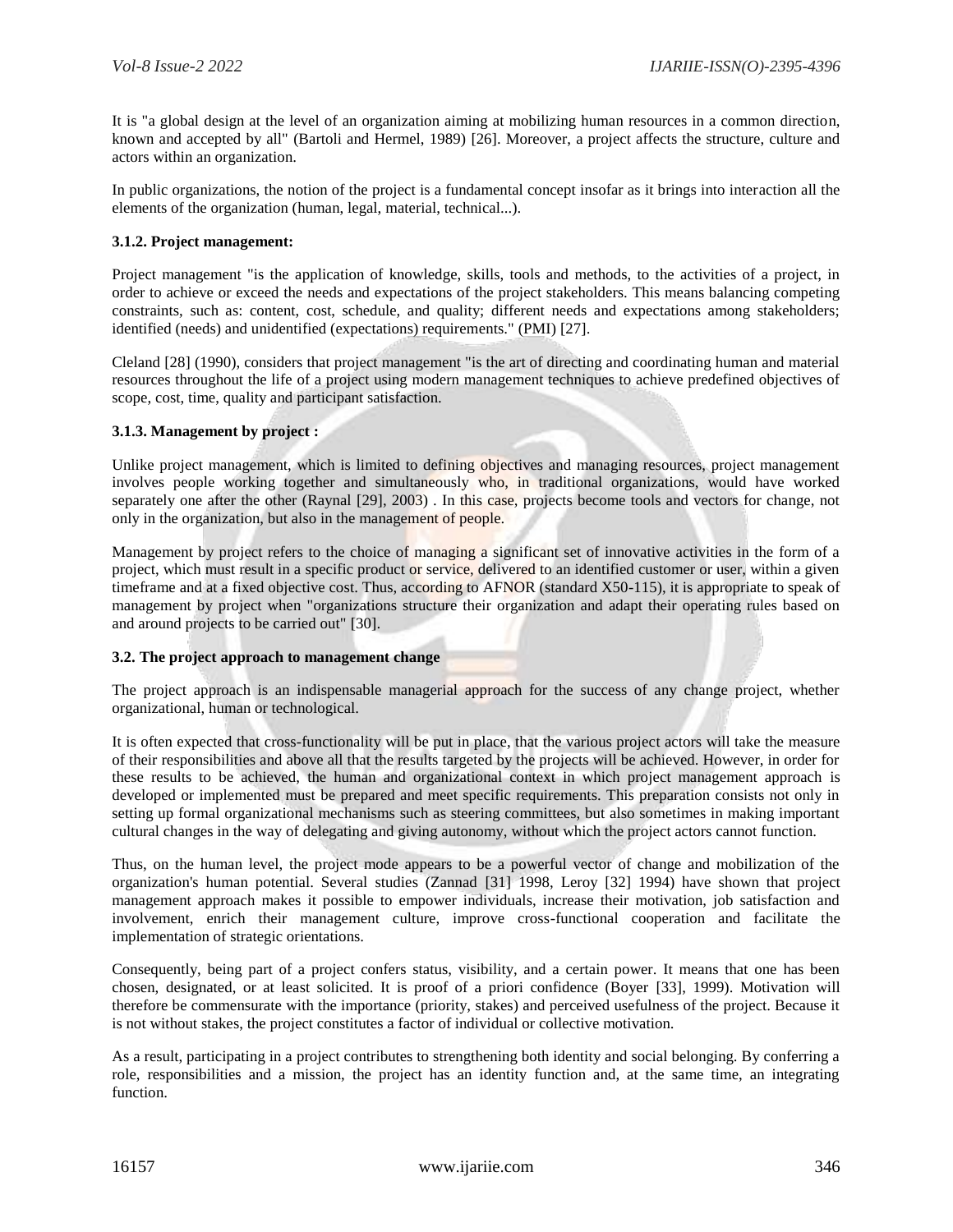In addition, the project is a source of continuous learning for the organization's actors, where their knowledge increases as the project progresses. The transversal nature of the project also constitutes an opportunity for collective learning. It is a true interdisciplinary process that is not limited to a "soft collaboration" of several actors from different trades or professions: it involves confrontation, exchange of methods, concepts and points of view. According to LEROY, the project management approach allows people to learn by doing, to explore new fields, to confront old mental models with reality (LEROY [34], 1996).

This type of relationship ultimately favors a recombination of certain knowledge from the expertise of different professionals, integrated into a new framework of knowledge that is accessible and understandable by all participants in the same project. This is indeed a collective learning process. LARRASQUET [35] (1996) adds that the project is a source of hope, because it is forward-looking, frees intelligence, allows creativity to express itself and embraces levels of complexity and time scales that are manageable.

Thus, we can deduce that the project is adapted to a change process.

However, we note that the project mode is feared as a form of organization that generates instability and permanent questioning.

GRUNDY [36] (1993) identifies three pitfalls of a change project: an isolated change (without any link with other activities), an excessive bureaucratic burden and a lack of adaptation of the project to the type of organization. At this level, LEYBOURNE [37] (2006) emphasizes that the success of a change project depends on the adaptation of project management to the organizational framework.

Thus, the project is a vector of change. Nevertheless, this interest must be qualified by taking into account certain characteristics (adaptation to the context, culture of change...).

#### **4. Research problem and methodology**

We have just presented the object of our research, which is to study the phenomenon of the reform of the Moroccan education system. In this presentation, we have taken care to qualify the reform according to an organizational dimension (the reform project, the problems linked to the implementation of this project, the actors concerned by the project...). The results of our documentary analysis have essentially served to reframe the problem of the management of the reform of the Moroccan educational system by bringing out the managerial concerns of the M.N.E, particularly with regard to the choice of the managerial approach likely to guarantee the success of the reform of the Education and Training System (ETS). The research problem essentially poses the following questions:

#### **How was the implementation of the project management approach within the framework of the strategic vision? And what evaluation can be given to this operation?**

We then proceeded to confront our research problem with empirical reality. This step consisted in conducting a field survey with various actors who were directly or indirectly involved in the reform of the Moroccan education system.

To do this, we adopted a particular research approach, based on a hypothetical-deductive approach with an interpretative aim, applied to a qualitative research method (by semi-directive interviews).

Our methodological choice focused on the adoption of a deductive hypothetical approach which consists in the elaboration of research hypothesis in order to be confronted with the empirical reality.

These hypothesis come from a general observation made on the basis of several elements, namely our theoretical development of the problem and the feedback from previous ETS reforms. This observation consists in assuming the existence of a certain number of dysfunctions in the management strategy of the strategic vision "2015-2030". Thus, our general research hypothesis was as follows:

**General Hypothesis**: The project management approach adopted during the implementation of the strategic vision has experienced difficulties in its application.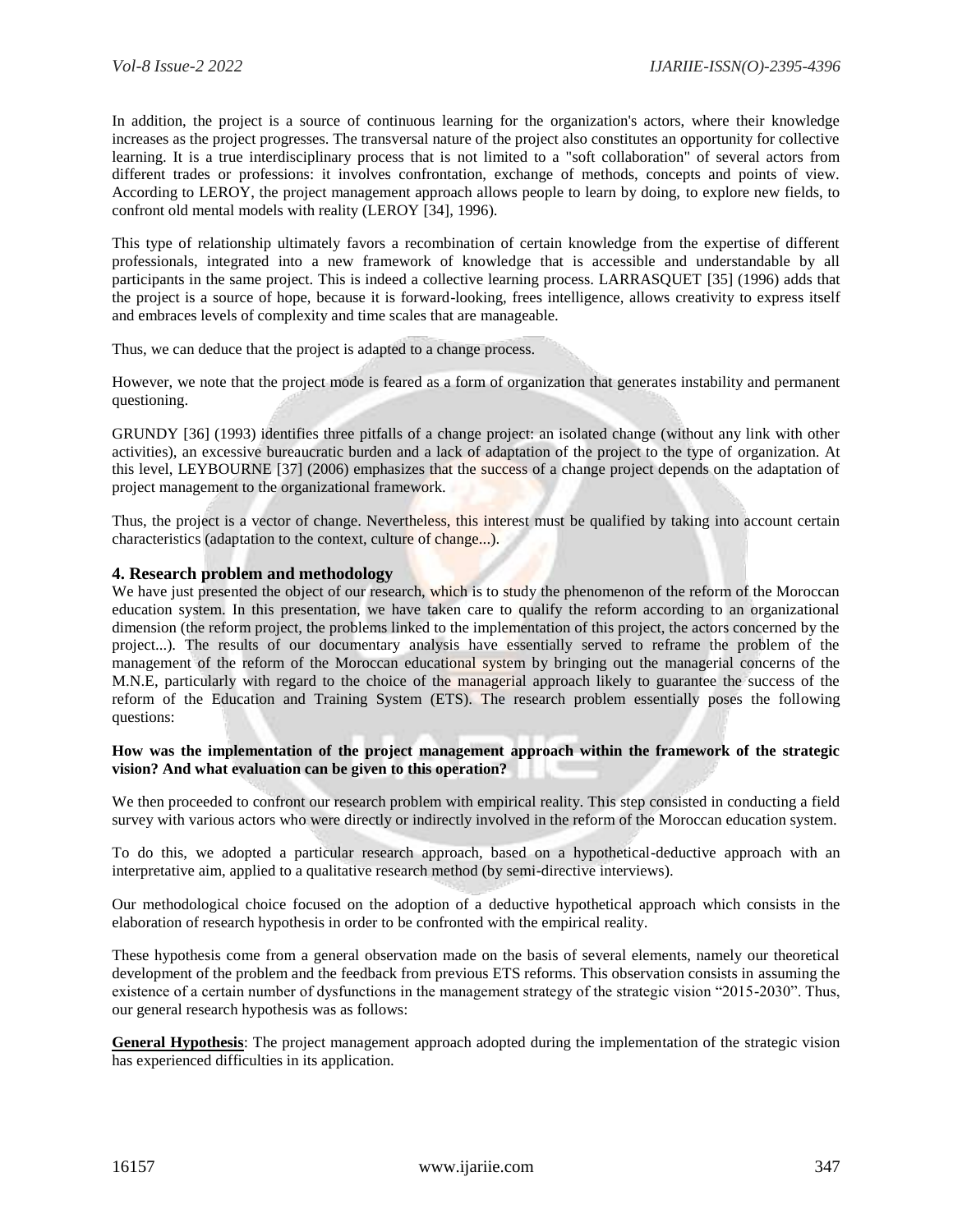Concerning the qualitative survey, our sample was essentially composed of M.N.E actors involved in the decisionmaking process related to the implementation of the strategic vision or who had experienced the preparatory work for the design of this reform (managers, middle office) and of resource persons likely to enrich our study with their testimonies (experts).

To confirm our research hypothesis, we conducted semi-directive interviews with our target population. The objective was to gain a better understanding of the phenomenon of the reform of the Moroccan education and training system through the different perceptions of the actors involved in the project.

The interviews were fully transcribed and analyzed using the thematic content analysis method.

In addition, we consulted documentary resources related to the reforms of the education and training system and, in particular, the strategic vision 2015-2030.

Thus, the documentary analysis combined with the analysis of the speeches made by the actors of the M.N.E allowed us to bring out the elements necessary to understand the management model of the strategic vision and the impact of these choices in the success or failure of this reform of the education and training system.

#### **5. RESEARCH RESULTS**

The analysis of the data from the responses that emerged from our survey has made it possible to account for the role of the variables and parameters selected in this research in understanding the phenomenon of the reform of the education and training system, particularly at the managerial level. We also highlighted the different perceptions developed by the interviewees regarding the project management approach. Their explanations particularly helped us to better identify the problems and difficulties encountered during the strategic vision project studied.

The in-depth analysis of the results obtained allowed us to confirm our general hypothesis, to decipher certain practices and to decode certain discourses and behaviors. This corresponds to the mission of an interpretativist research that seeks to convey the message by interpreting it in the most rigorous way possible. This is why we have included the results in a synthetic framework in order to enhance their practical and managerial contributions.

Indeed, thanks to the introduction of the variable management by project in the analysis of the implementation of the strategic vision, we were able to evaluate the Project management approach adopted by the M.N.E during the implementation of this reform.

In addition, we chose to integrate the study of the following aspects into this variable:

- The appropriation of this new approach by the Education and Training System actors.

- The strategy for implementing this new approach, which includes the establishment of an appropriate organization for Project management approach and the choice of project teams responsible for its implementation.

The empirical study of this study has revealed shortcomings in the implementation of the project management approach. These shortcomings are mainly related to the promotion of this new approach among the actors concerned and to their awareness of the advantages of such an approach. Efforts to raise the awareness of M.N.E actors to the challenges of the project management approach could have guaranteed them a better appropriation of this new approach.

In analyzing the responses to the question concerning the changes brought about by the strategic vision of the 2015- 2030 reform, particularly the implementation of the project management approach, we noted a certain similarity in the responses collected from our interviewed actors. Thus, the majority of respondents expressed a feeling of satisfaction with the idea of implementing this type of project management approach. Indeed, lever 23 of the strategic vision recommends that the levers of change be implemented in the form of projects as part of an integrated approach to reform [38].

However, most of the respondents deplored the application of this new approach in the field. Thus, a large number of respondents stated that the idea of introducing project management approach is a noble one, only that its application has not lived up to expectations. The implementation of this strategy has not been successful for several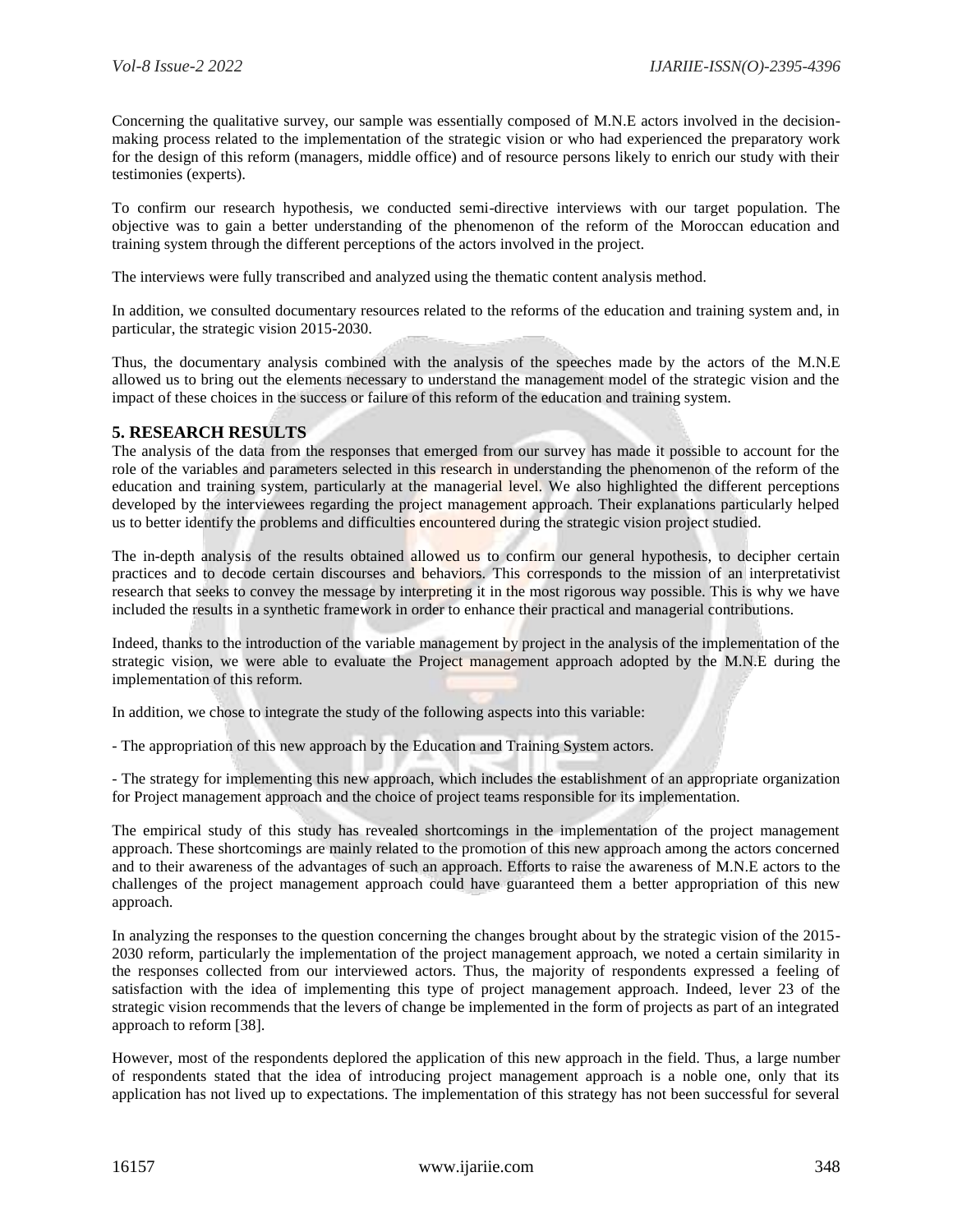reasons, notably the absence of a period of appropriation of this new approach by the S.E.F. actors, who are used to the old method. In addition, the respondents criticize the strategy for implementing this management method, regretting the lack of means to help the adoption of this new approach (technical tools, training, assistance, handholding, etc.).

In addition, the study of aspects related to the organizational change brought about by the reform of the Moroccan S.E.F. leads us to take an interest in the analysis of the organizational choices adopted by the Ministry.

Therefore, we focused on the choice of the organization dedicated to the implementation of the strategic vision 2015-2030 and the choice of the project teams in charge of executing the reform.

The feedback we received during our field survey allowed us to compare the difficulties encountered by the Ministry following the implementation of the functional organization, in parallel to the official one, and the process of designating the project teams in charge of implementing this reform.

#### **5.1. The management by project training**

Building the capacity of M.N.E. executives in the area of project management is a priority for the steering and monitoring system of education system projects.

Within the framework of the 2015-2030 strategic vision, we have identified, through the testimony of the actors interviewed, a certain number of training actions for the benefit of project team members (at the central, regional and provincial levels). These actions allowed for the sensitization of target actors to the concepts and good practices of project management, to the applied concepts of planning, deployment and maintenance of a project management system. In addition, these training activities for the members of the project teams in charge of implementing the strategic vision aimed to raise awareness of the basic concepts of project management and especially of the deployment of a project management repository at the level of the M.N.E.

The following table illustrates the opinions of the actors interviewed concerning the training actions carried out within the framework of the strategic vision 2015-2030.



**Chart -1**: Training actions related to the strategic vision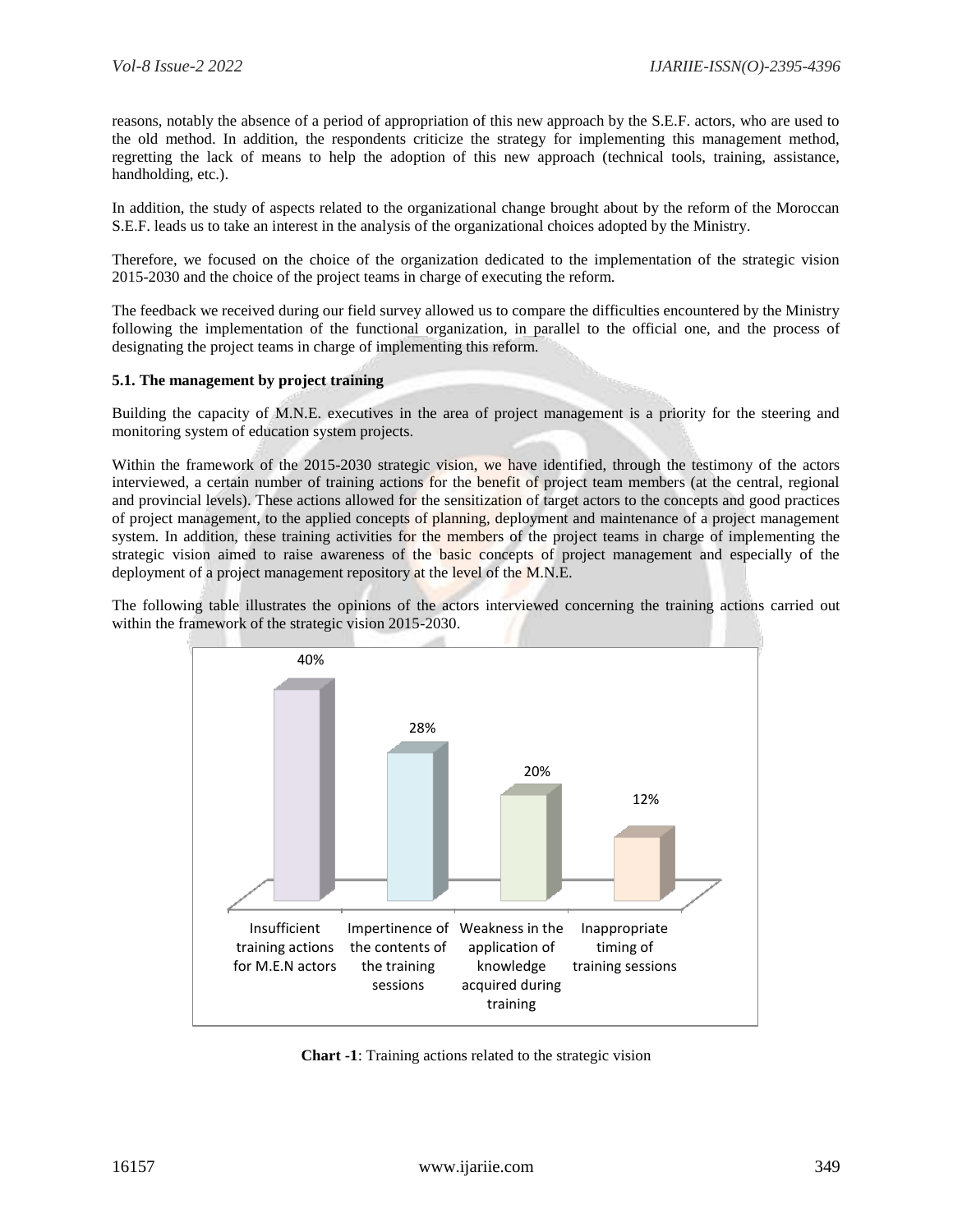#### **5.2. - Choosing the organization dedicated to managing the reform**

We have previously discussed the characteristics of project management approach, particularly the aspect that concerns the establishment of an appropriate organization for project management. In this context, LEROY [39] (1996) indicated that any project requires the establishment of a temporary organization, for a determined duration and a specific objective. He added that management by project transcends the hierarchical structures of the organization, which corresponds to the approach to the design and implementation of a new temporary organization.

In other words, each project is unique and therefore cannot be managed through existing hierarchies or functional units. Therefore, the success of the change is primarily dependent on the construction of a good project team. This team can be assembled internally or by bringing in people from other backgrounds (ministries, administrations, private sector). Teams of consultants can also be used.

The composition of project teams raises questions about the intellectual training of its members. It also raises the question of its relationship with the usual organizational chart of the organization to be changed. Among the alternatives answered in the context of "project mode", the implementation of a functional organization chart seems to be preferred [40].

We wanted to collect the opinions of our respondents concerning the choice of the M.N.E leaders to set up a functional organization dedicated to the strategic vision.



**Chart -2**: choice of the organization dedicated to the implementation of the strategic vision In the context of the recommendations of the strategic vision for the operationalization of its projects, the effectiveness of change management depends on the implementation of a certain number of operationalization mechanisms. Indeed, the strategic vision recommends the development of institutional and management capacities and the establishment of organizational mechanisms to operationalize programs and projects.

In the field, what emerged most from the interviews conducted with our target population was the satisfaction of our respondents with the idea of adopting a functional organization dedicated to the implementation of the strategic vision. However, they considered that it was the way to do it that was lacking.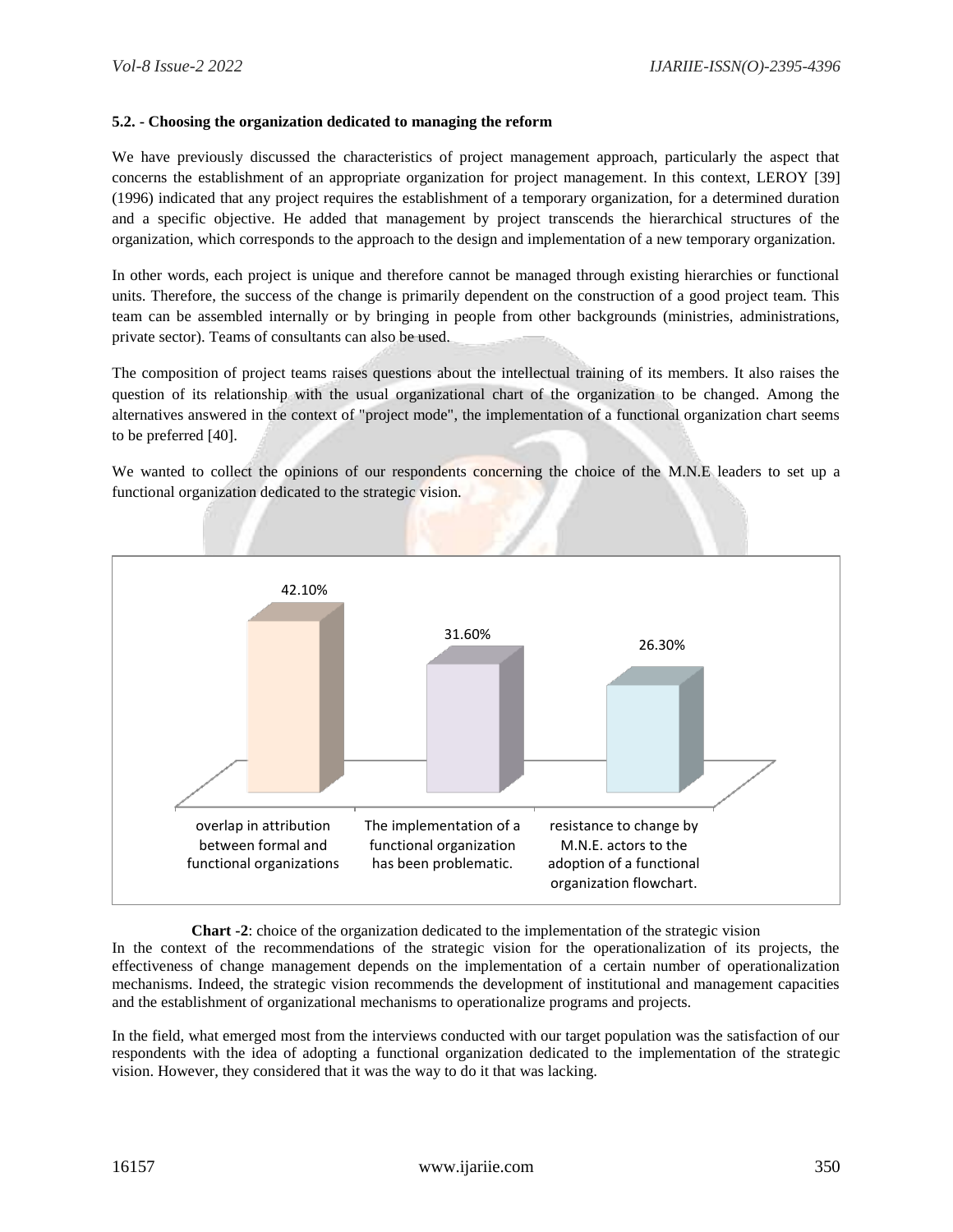Indeed, Middle Office Central N°2 considers that: "The functional organization proposed for the implementation of the 2015-2030 strategic vision was relevant, but it was resisted by the Ministry's actors because of the noninstitutionalization of this new organization (law, decree, ministerial note...)". In the same vein, Middle Office  $N^{\circ}4$ states: "The administrative structure at the Ministry level was not adequate to implement the strategic vision. It was therefore decided to create (temporary) functional directorates to ensure effective implementation of this reform. We should have adopted a new official organizational chart that could support the changes brought about by the reform.

In this regard, Provincial Manager No. 1 states: "There was not enough time for the actors in the S.E.F. to take ownership of this new organization.

On the other hand, project management approach also provides a response to the organization's need for transversality (GRASSET, 1996). Indeed, this transversality is concretized by the multidisciplinary character of the organization and its structure based on the competences resulting from the various responsibilities and various levels. It is a matter of bringing together the best elements and the best conditions to carry out a given project. The principle is that by following this management method, the usual decision-making circuits are shortened and the focus is entirely on achieving the objectives. Some respondents raised the difficulties linked to this transversality in terms of overlapping responsibilities and non-acceptance of this newcomer by the actors of the M.N.E On this subject, Central Manager N°3 confided to us that: "Several categories existed within the framework of the strategic vision: Entities dedicated to this reform (functional directions) and official entities that were assigned additional tasks on top of their daily ones. However, the designated project teams were not motivated, because there were no mission letters for their actors. He adds: "The planned organization was not implemented administratively and functionally. We ended up keeping the same existing organization, and in the end, the official real organization chart (which is too flattened) dominated the functional one.

Similarly, Central Manager No. 5 raised the problem of overlap between the official and functional entities of M.N.E during the implementation of the strategic vision projects. It thus announces that:

The establishment of a functional organization dedicated to the strategic vision projects has resulted in overlaps in the attributions of some central directorates (official and functional), which has led to conflicts between these structures."

Consequently, Ex-Responsible  $N^{\circ}1$  considers that this approach of adopting a functional organization chart in addition to the official one created resistance to change within the actors of the M.N.E "The new management approach based on the project mode was sabotaged by the actors of the S.E.F., because there was not enough time to accept this new organization".

#### **5.3. Selection of project teams**

Within the framework of the levers of the strategic vision, it is necessary to endow human resources with high competences, resulting from a rigorous selection of those in charge of educational affairs and supported by devices and structures capable of instilling the dynamics of change desired within the framework of deconcentration, decentralization.

This mobilization of the internal competences of the M.N.E is dependent on developing the management capacities of these competences, within the framework of an integrated project of renovation of educational governance.

In addition to the implementation of the strategic vision projects, these project teams are responsible for accompanying the change, and work on the sensitization and psychological and moral support components for the actors who participate or pilot the change generated by this reform.

The composition of the project teams, according to the majority of the interviewees, followed a standard pattern, in a way, by using the internal skills of the M.N.E

This choice of mobilizing internal skills and people from the trade was motivated by the possibility of capitalizing on the knowledge that the latter have.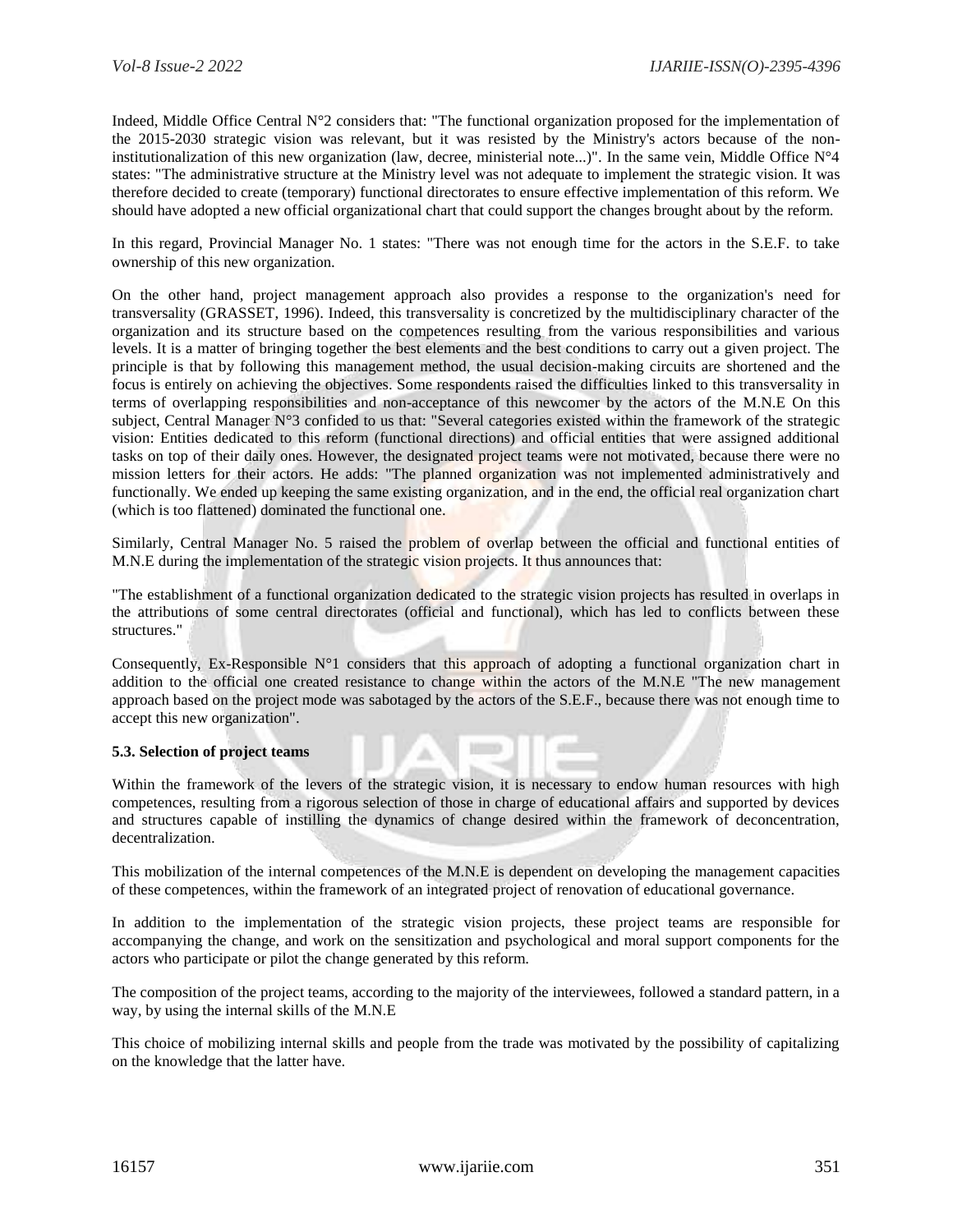

**Chart -3**: Choice of project teams

However, the relevance of the choice of these competencies was probably criticized by a significant portion of the interviewees. With regard to this observation, External No. 2 indicated that: "The skills of the actors were not taken into consideration when the project teams were chosen. Subjective choices were made, which had a negative impact on the implementation of the strategic vision. For example, the choice of national coordinators was not made objectively (without a call for applications and without clear selection criteria).

Central Manager  $N^{\circ}3$  also considers that the choice did not follow a coherent and rational logic. He tells that: "There were automatic choices of project directors among the central directors. The appointments were not rational. The choice of national coordinators was made either by interview or directly without interview by the project directors. The choice of regional coordinators was made internally, without a call for applications.

For his part, Central Manager No. 1 reveals that the choice of project teams was a risk factor for the success of the strategic vision, and that it was made in haste, due to lack of time. He states: "This choice was a handicap for the reform in question, because qualified skills in the system were neglected and a non-objective choice was made under the pressure of urgency.

Also, Central Manager N°8 testifies: "The choice of actors likely to implement the strategic vision was impertinent, the profiles chosen are not compatible with the requirements of the reform".

In addition, some respondents emphasized the impertinent choice of the project team leader. The strategic vision calls for effective leadership based on good governance.

Indeed, Middle Office Central No. 2 tells us that this type of profile had to be chosen carefully: "The leader chosen was not successful because his or her profile is not suited to a system such as education and training. He is an external element to the S.E.F., who does not know much about the context of this system".

Again, Middle Office N°3 assured us that the choice of people mobilized in the implementation of the strategic vision was not successful. He said, "The choice of actors was not relevant. The proof is that the majority of the actors chosen (especially in the regions) did not assimilate the contours and substance of the strategic vision until one to two years after its launch. This observation, according to the same interviewee, reveals the low level of skills involved in the projects of the strategic vision, skills that are not adequate with the requirements of this reform project of the Moroccan S.E.F.: "The selected actors were overwhelmed by the qualitative requirements of the strategic vision 2015-2030.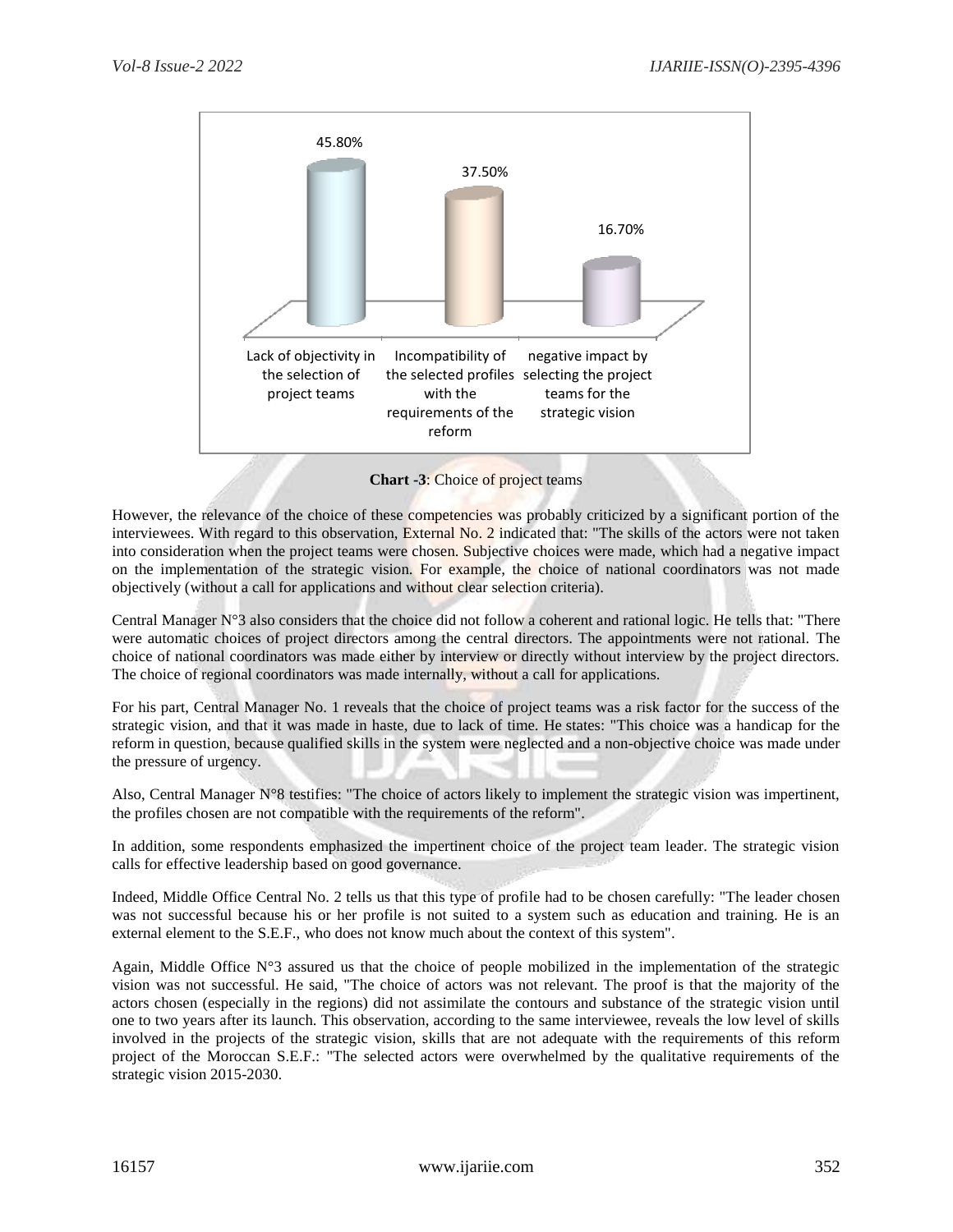We note from these testimonies that despite the fact that the M.N.E drew on internal skills to form the project teams responsible for implementing the 2015-2030 strategic vision, the choices of people were not always successful. The quality/position ratio was not respected and the calls for applications concerned only a tiny fraction of the open positions (Project Management Office team, certain national and regional coordinators, etc.). It was judicious to make these choices among key players and people who are drivers and open to change. They do not necessarily represent the heads of the departments. They had to have a good command of their job and know enough about the workings of the S.E.F. to bring their expertise and experience to bear. Applications should also be open to new recruits in the system so that they can bring vivacity and dynamism.

# **6. DISCUSSION OF RESULTS**

If the successful implementation of the 2015-2030 strategic vision depended on the prerequisite of adopting a project management approach, we wondered whether M.N.E had prepared the necessary conditions for the implementation of this new approach.

Indeed, this is a profound transformation combining responsibility, accountability, impregnation of the spirit of change and renovation of the modes and methodology of action and management.

Faced with this far-reaching change, the testimony of our respondents, while recognizing the importance of this management mode, tells us of the dissatisfaction of the S.E.F. actors with the way the M.N.E has implemented this managerial change.

The criticisms concerned first of all the preparatory phase which had to arrange the means and mechanisms likely to support the new organization called by project.

The criticisms were also directed at the management method adopted during the implementation of the 2015-2030 strategic vision. This transformation was a major change for M.N.E that had to be approached with caution. On the other hand, we note that the project approach was adopted and implemented in haste, giving way to resistance movements on the part of the S.E.F. actors. Indeed, the preparatory phase that was supposed to set up the means and mechanisms likely to support the new so-called project-based organization was missed, and the actors' awareness of this new approach was not sufficient to guarantee acceptance of the change in their usual management mode and, above all, to legitimize the functional project management structure that was put in place.

Without forgetting, of course, the fact that the functional organization put in place to ensure a certain fluidity in the execution of the vision projects was not institutionalized, thus creating overlaps between the official structures (directorates, divisions, services) and functional structures (project directorates, etc.).

It is in this perspective that management by project could be accepted by all and become a concrete reality consistent with the objectives and organizational contexts of M.N.E.

Another negative point that taints the project management approach adopted by the Ministry is the designation of the leader and the project teams in charge of the implementation of the ETS reform. This approach did not follow a certain logic in the recruitment of the members of these teams, thus generating feelings of exclusion among the other actors who reacted negatively with movements of resistance to change.

Indeed, with the exception of certain central coordinators and members of the technical monitoring team, who were subject to a careful selection procedure, the appointment of project directors was automatic without any competition for these positions of highest responsibility (top managers). These positions of responsibility, which should be open to anyone with the required skills (M.N.E staff, external staff, candidates from the public or private sector, etc.), were granted only to Ministry officials, and more precisely to central directors. Most of them were therefore appointed through this "express" procedure, which did not fail to create inequitable situations and to cause frustration.

Consequently, the results obtained during our field research allow us to support the admissibility of our research hypothesis considering the existence of defects in the application of the project management approach during the implementation of the projects of the strategic vision 2015-2030.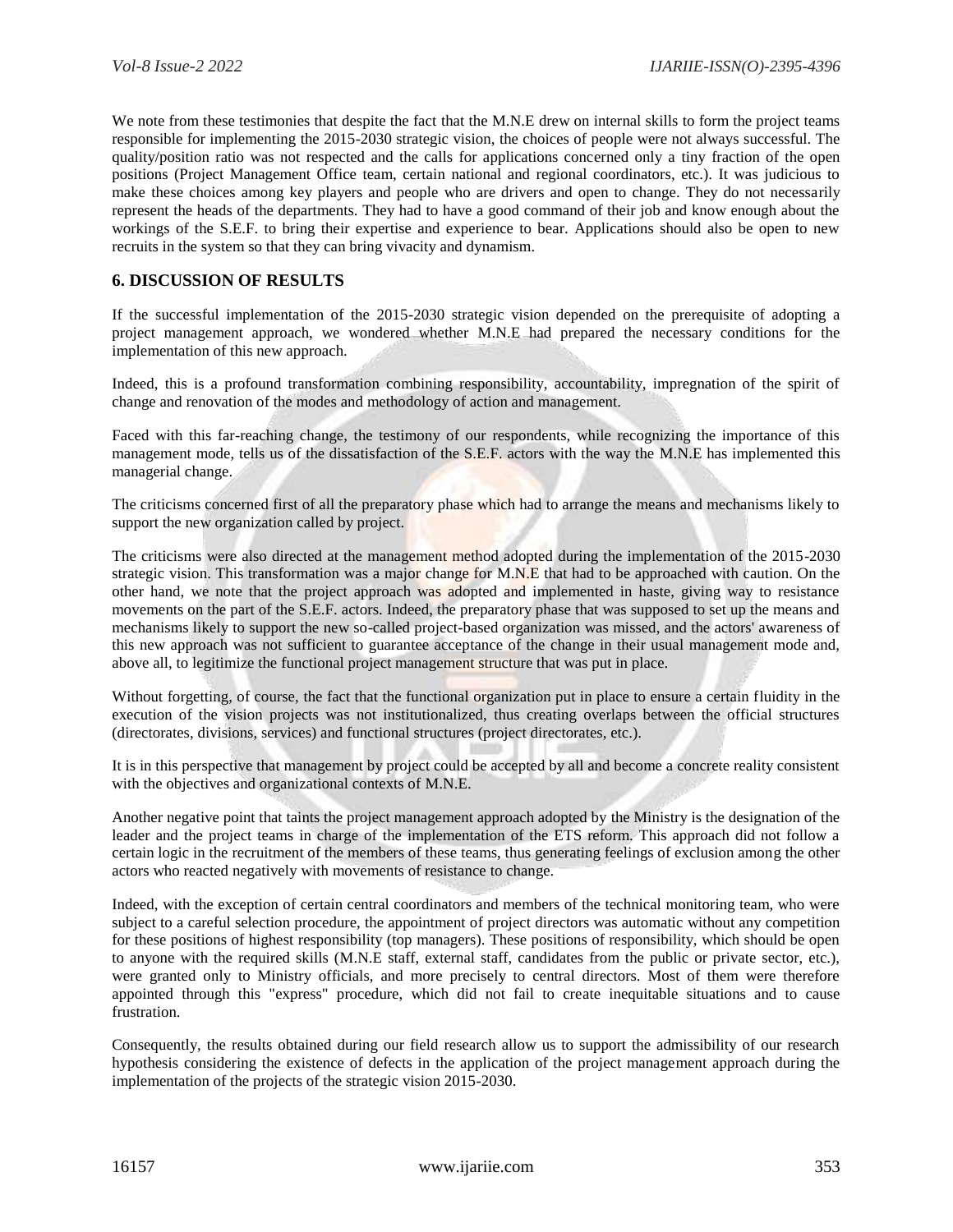## **7. CONCLUSION AND RECOMMENDATIONS**

Our theoretical study has shown that the adoption of the new project management approach ensures optimal management of the reform and achieves greater efficiency and performance for the organizations.

By adopting this new approach, public organizations, particularly educational ones, hope to accompany the reforms they undertake with a new management mode based on results, combining responsibility and accountability.

Their objective is to renovate the modes and methodology of action and management, not only at the central level, but also at the regional and local levels.

It is an approach where projects are the normal mode of operation of the organization. This management style is based on a project approach organization where people work together and simultaneously. This is in contrast to the traditional management approach where we work separately, one after the other.

This choice had to be accompanied by a qualification project aimed at developing the management capacities of the actors, within the framework of an integrated project for the renovation of educational governance.

The project mode thus becomes a tool and a vector for change.

The results of our field investigation have informed us of the existence of certain dysfunctions at the level of the functional organization set up and the choice of project teams in charge of implementing the projects of the strategic vision.

In fact, according to these results, it turned out that the structure adopted for the implementation of this reform had shortcomings. This specific structure was superimposed on the official structure of the organization, without any prior homogenization, coordination and management of this major change. This was not done by those in charge of the M.N.E due to a lack of "time", which led to overlaps between the two existing structures and resistance to change on the part of the actors of the education and training system.

It is therefore recommended at this stage to proceed gradually and to allocate more time to this operation of setting up the project-based organization. This allows the M.N.E to accompany the actors of the official organization during the implementation of this major change, thus avoiding the risks of resistance and reluctance towards management by project.

This type of change must be conceived as a sustainable process by adopting a continuous dynamic of renewal and a rhythm that is bearable by the actors in the education and training system.

Also, the transition from management by means to management by results essentially affects working methods, roles, responsibilities, relations between actors, decision-making processes, behaviors, values, etc.

At this level, it is essential to accompany this type of change with an effective and coherent change management strategy that allows the target vision to be communicated to the actors concerned by the change. This strategy must be based on anticipating possible resistance to change, powerful and persuasive leadership to promote this change, a relevant communication strategy and sufficient and adequate training and upgrading.

On the other hand, the successful implementation of project management approach in the education system depends on the quality of the project teams in charge of leading and promoting this change among the other actors of the system.

However, the results of the investigation we have carried out have revealed managerial shortcomings in the project teams selected for this new approach. They also reveal a certain lack of professionalism in the relationships between actors.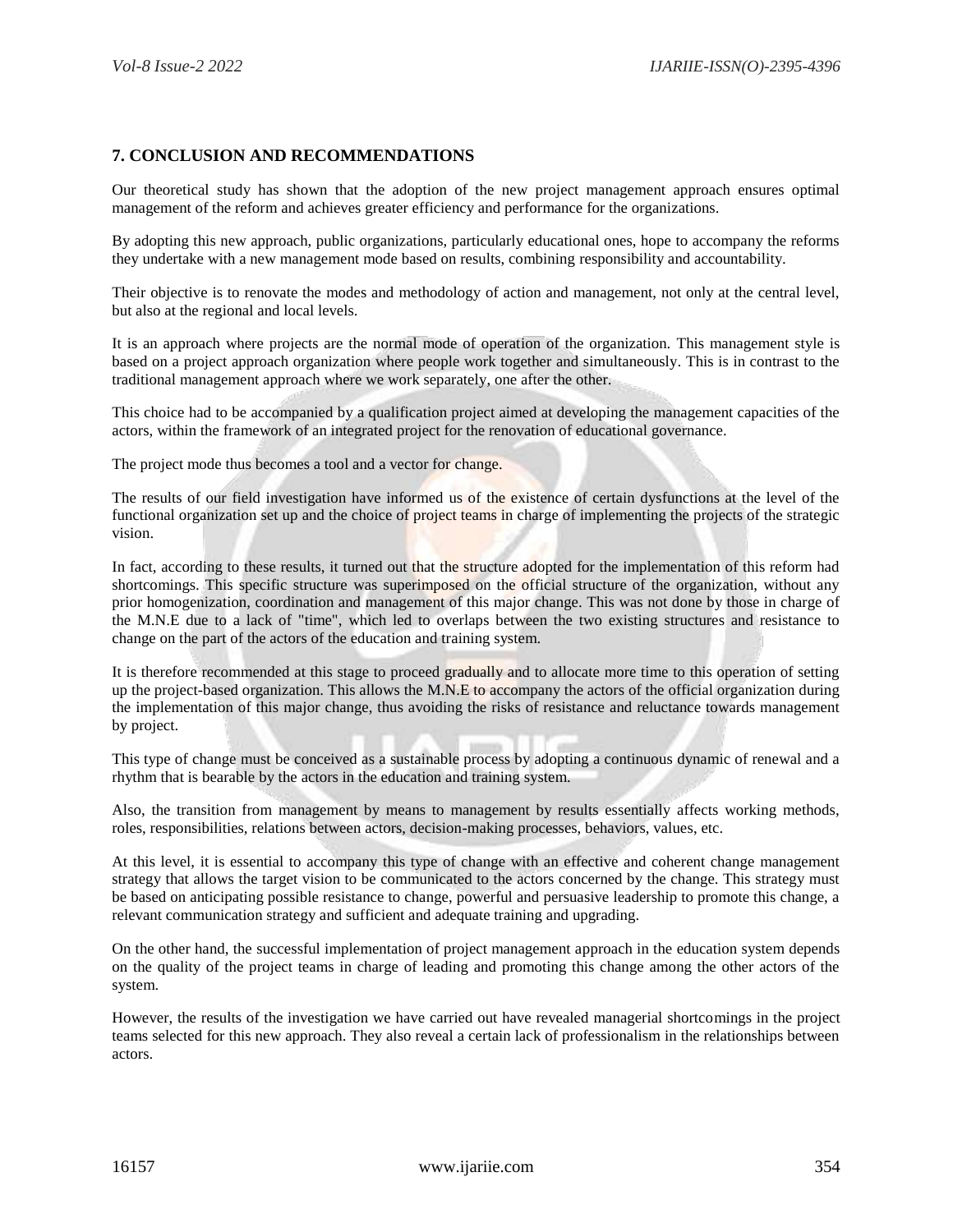Indeed, the choice of the members of the project teams is decisive insofar as they are called upon to have a clear and coherent vision of their missions in this new management mode. Taking charge of this mission thus requires adequate profiles of motivated and competent managers who are aware of the heavy task they have been assigned.

A striking observation has emerged following the appointment of managers or directors of strategic vision projects. This category of "Top manager", which is supposed to spread a new managerial culture within the M.N.E, was appointed without a clear and justified recruitment procedure. This procedure, which is likely to guarantee a certain equality of opportunity for access to top management positions, has been neglected.

We therefore recommend that a procedure for appointing members of the project teams be launched both internally and on the external job market. This would tend to encourage the most competent candidates to apply and to demonstrate their leadership skills, in terms of communication, change management, understanding of the context, etc.

On the other hand, the appointments of project managers and teams have not been subject to fixed-term mandates with a clear mention of the remuneration and the objectives to be reached. These remunerations should be defined according to the performance and results of the evaluation of each actor, and not according to the position held.

In conclusion, the project management approach adopted by the M.N.E to implement the 2015-2030 strategic vision was deficient in the setting up of the functional organization and in the choice of the project teams in charge of implementing this major reform.

## **8. REFERENCES**

[1] Superior Council of Education (CSE), 2008. « Status and Prospects of the Education and Training System: Making a success of school for all » Volume 1. Rabat, p 54

[2] Bernard M. 1989. Critique of the foundations of education: Genealogy of the power and/or impotence of a discourse. Paris: Éditions Chiron.

[3] Legendre, R. 2002. Stop school reforms. Undoing the crisis – « maintenant » Montréal: Guérin, p 291.

[4] Maghnouj, S., et al. (2018), OECD Reviews of the Education Assessment Framework: Maroc, Éditions OCDE, Paris,

[5] Superior Council of Education (CSE), 2014, Analytical report "the implementation of the national charter of education and training 2000-2013 Achievements, deficits and challenges".

[6] Ibid

[7] Ibid

[8] M.N.E, 2016, « Strategic Vision Projects 2015-2030 »

[9] HCE, 2015, « Strategic vision of the 2015-2030 reform "For a school of equity, quality and promotion

[10] POLLITT C., 2003, « The essential public manger » Maidenhead-Philadelphia. Open University Press, 1ère édition

[11] GRUENING. G, 2001, «Origin and theoretical basis of new public management», International Public Management Journal. Vol4, n°1

[12] FINGER, M et RUCHAT, B ., (1997), « Le New Public Management : State, administration and politics », in For a new approach to public management, Reflections, On Michel Crozier, Seli Arslam, Paris. p33.

[13] DELLEY, J-D (1997), « New Public Management; the debate is not over », Domaine public.

[14] FIXARI, D., MOISDON, J.C., WEIL, B. (1992) « Dreaming the organization, living the IT », Scientific Management Center, Ecole de Mines de Paris. Cahier n°4.

[15] GIBERT P., (2008), One or four public managements ? Edition Politiques et Management Public, volume 26. p 7

[16] DEMEESTÈRE R., (2005) « Management control in the public sector ». Librairie Générale de Droit et de Jurisprudence, EJA. p227.

[17] DUPUIS J., (1991), Management control in public organizations. PUF. P 170.

[18] TROSA S. (2000), « Reinventing the State, here and elsewhere », Actes du Colloque du 16 décembre 1999, " State and Public Management ", La Documentation française, Paris, p13.

[19] EMERY Y. (2005), « Managing for results in public organizations: from the idea to the challenges of implementation », TÉLESCOPE, Vol. 12, n° 3. p11.